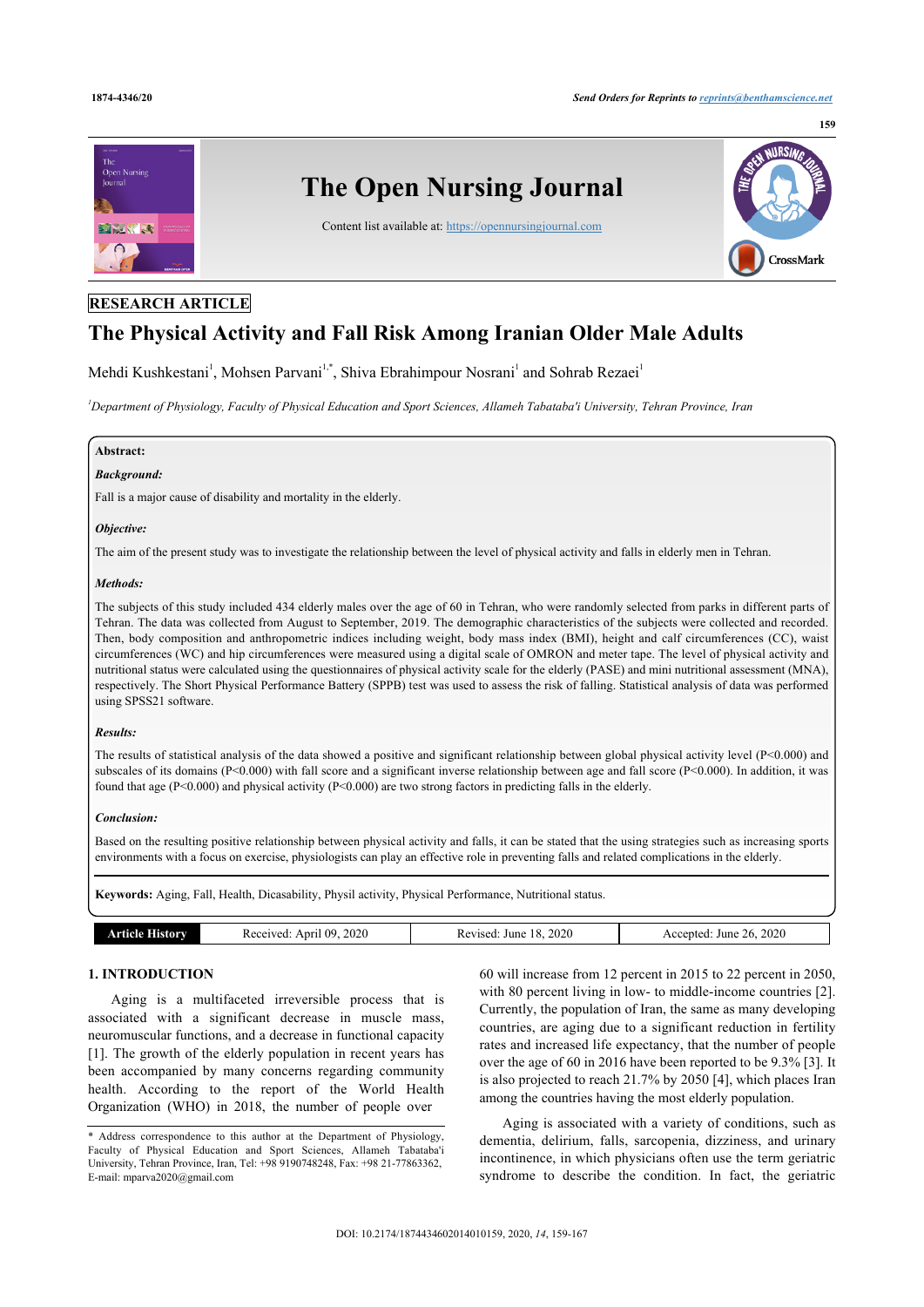syndrome is a set of conditions that occur together to lead to a particular disease or each of the symptoms alone causes a disorder in individuals [[5](#page-7-4)]. Fall is the most common problem and one of the main causes of unintentional injury and premature death in the elderly [[6](#page-7-5), [7\]](#page-7-6). Injuries from falls are associated with loss of performance, disability, problems with daily activities and loss of independence, resulting in great healthcare costs [[7](#page-7-6)]. According to the WHO report, in 2018, annually 646,000 death-related falls occurred worldwide. Also, 37.3 million people require hospitalization and medical care each year, of which 17 million suffer from disability-adjusted life years (DALY) [[8](#page-7-7)]. In addition, it has been reported that fall affects approximately 30 percent of people over 65 years and 50 percent of people aged over 80 years [\[9\]](#page-7-8). Many factors such as sedentary lifestyle, side effects of various diseases and medications, nutritional disorders, poor sleep quality and visual impairments lead to physical disability, muscle weakness, unsteady gait, imbalance, cognitive disorders and depression in the elderly, all of which are associated with an increased risk of fall [[6](#page-7-5)].

Many interventions, including regular physical activity, diet modification, the use of special shoes, and consumption of medicines have been used to reduce fall rates and improve the quality of life in the elderly [\[10](#page-7-9)]. Due to the side effects of medicine on different body systems, we can largely prevent performance reduction and damage caused by aging through lifestyle modifications such as increasing levels of physical activity and proper diet. Also, it has been reported that physical activity, improved quality of life and body composition can prevent many diseases such as geriatric syndrome, hypertension and cardiovascular diseases [\[11](#page-7-10) - [14\]](#page-7-11).

Today, inactivity is recognized as the fourth leading cause of mortality in the world [\[15](#page-7-12)]. Jefferies *et al*. in 2014 found that elderly people with sedentary lifestyles are more likely to suffer from falls and related injuries [[16\]](#page-7-13). The results of studies conducted in Iran suggest a low level of physical activity in the elderly[[15\]](#page-7-12). As a result, it is important to examine the relationship between physical activity and various aspects of health in the elderly. As recommended by WHO, the elderly should do moderate-exercise training 300 minutes per week or perform vigorous-exercise training 150 minutes per week to get the optimal health benefits and significantly reduce the likelihood of geriatric syndrome [[17\]](#page-7-14). The study of Sanchez *et al*., in 2012, reported that the risk of falls in the elderly who do daily activities (including shopping, washing the dishes, walking, *etc*.) is significantly lower than sedentary and inactive elderly [[18](#page-7-15)]. Also, Tan *et al*., in 2014, reported that increased participation of the elderly in the indoor and outdoor activity leads to improved fall risk factors [\[19](#page-7-16)].

To our knowledge, few studies in Iran have examined the relationship between physical activity levels and the risk of falls in the elderly [[6,](#page-7-5) [7](#page-7-6), [10](#page-7-9), [16](#page-7-13), [18](#page-7-15)]. On the other hand, given the increasing trend of aging in Iran, the importance of research on the elderly as well as the previous literature, we hypothesized that low levels of physical activity and aging are positively associated with increased risk of falling in the elderly.

### **2. MATERIAL AND METHODS**

### **2.1. Subjects**

A cross-sectional correlation study was conducted among Iranian older male adults from August to September 2019. The sample size was determined in G\*Power application according to the F value in ANOVA analysis, 95% confidence interval, 80% test power, and an average effect size of 0.15. Tehran was divided into north, south, east, west and center. Then, five different parks were randomly selected from these regions. A sample of 434 community-dwelling older adults was selected by the convenience sampling method. Before participating in the study, all subjects who met the inclusion criteria were informed of the study purpose and gave their consent for participation. The researcher ensured that participants' identity and what they said or did during the research will be kept confidential. In addition, they were given a detailed explanation regarding the study's purpose and methods. The research protocol was approved by the Health Committee of the Information Services Corporation (Iran).

### **2.2. Exclusion and Inclusion Criteria**

The inclusion criteria were subjects aged 60 years or older living in Tehran. Subjects were excluded if they had neurological problems such as Parkinson's disease and stroke, cognitive impairment, severe verbal and auditory impairments or any medical condition that affect their participation in the physical performance tests and interviews.

### **2.3. Data Collection**

primary assessments were done by using a demographic questionnaire covering basic data and medical comorbidities. Then physical examination including weight, height, body mass index (BMI), waist circumference, hip circumference and calf circumference was carried out. Height and weight were measured by measuring tape to the nearest 0.1cm and OMRON digital scale to the nearest 0.1 kg with subjects dressed in light clothing. Calf circumference (cc) and hip circumference were measured at the greatest dimensions and waist circumference (WC) was measured at the end of natural breaths, a midpoint between the top of the iliac crest and the lower margin of the last palpable rib. Waist-hip ratio (WHR) was calculated by dividing WC (in cm) by hip circumference (cm). The BMI was calculated as weight (kg)/height squared (m2) and classified into underweight  $(\leq 18.5 \text{ kg/m}^2)$ , normal  $(18.5-24.9 \text{ kg/m}^2)$ , overweight  $(25-29.9 \text{ kg/m}^2)$  and obese (>30 kg/m<sup>2</sup>).

### **2.4. Physical Activity Assessment**

Physical Activity Scale for the Elderly (PASE) was used to quantify the level of physical activity in the elderly. PASE provides us the amount of physical activity undertaken over a one-week period in three domains of occupation, household and leisure by assessing duration, frequency and intensity in each question. The global score of the subjects is calculated by summing the score of all questions in which higher scores indicate higher levels of physical activity. The validity and reliability of the questionnaire in the Iranian population with Cronbach alpha 0.97% have been confirmed[[20\]](#page-7-17). Physical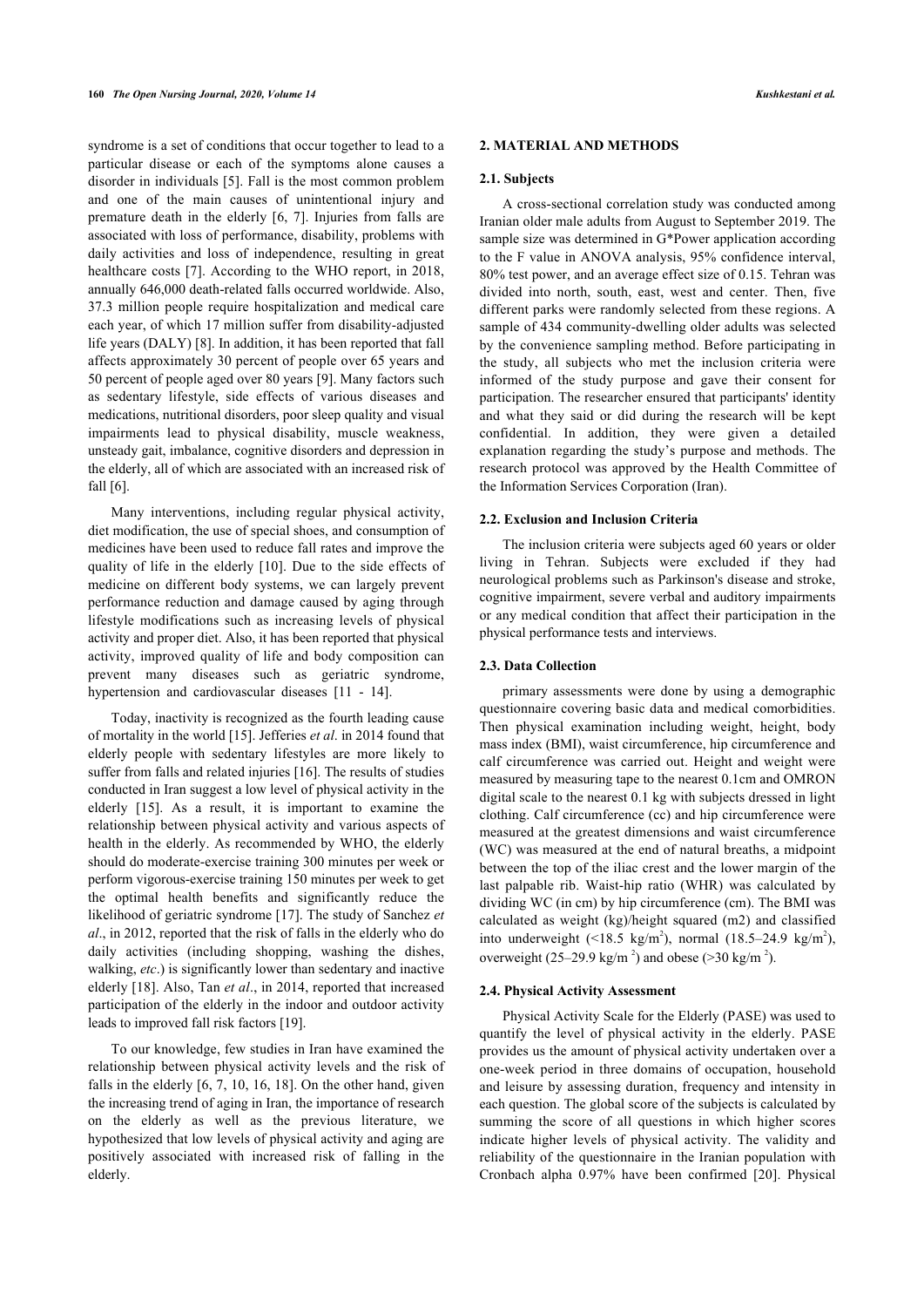activity level was divided into sedentary (0-40 points), light physical activity (41-90 points) and moderate to intense activity (more than 90 points).

## **2.5. Fall Risk Assessment**

Short Physical Performance Battery (SPPB) is a test commonly used to assess lower limb strength of elderly subjects. It consists of three tests; tandem tests, five timed chair stands, and a gait speed which evaluates static and dynamic balance, the strength of lower limbs and coordination. Each test is scored between 0-4 which when summed, gives a total SPPB score ranging from 0 to 12, with higher scores indicating better performance. The SPPB is a reliable and valid test to screen the risk of falls in the elderly. Studies have shown that poor scores in the SPPB have been associated with an increased risk of falls  $[21 - 23]$  $[21 - 23]$  $[21 - 23]$  $[21 - 23]$ . In the current study, SPPB<6, 7-9 and >10 were suggested to have a low, moderate and high risk of falling respectively.

### **2.6. Nutrition Assessment**

Mini Nutritional Assessment (MNA) is a reliable test which screens nutritional status in the elderly. MNA has been translated and validated in the Iranian population. In the current study, 6 screening questions were used with a score of less than 7 points reflecting malnutrition, 8-11 points at the risk of malnutrition and more than 12 points being well-nourished [[24\]](#page-7-20).

#### **2.7. Statistical Analysis**

All analyses were performed using the SPSS version 21.0; also, statistical tests were two-tailed, and a p-value of <0.05 was considered to be statistically significant. Subjects' characteristics were analyzed using means ±standard deviations for continuous variables, and frequencies and percentages for categorical variables. For continuous variables, normal distributions were tested using the Kolmogorov-Smirnov test. Also, Pearson and Spearman correlation coefficient tests were used to determine the relationship between continuous and categorical variables. The differences among groups were compared by independent t-test.

After controlling the age variable, linear regression was used to determine the predictability of fall risk regarding physical activity.

### **3. RESULTS**

The characteristics of the elderly are summarized in Table **[1](#page-3-0)**. The mean age of subjects was 70.31±7.54 years with more than half of them aged between 60-70. The most prevalent chronic diseases were hypertension 183 (42.86%), and cardiovascular diseases 143 (33.49%) and arthritis 137  $(32.08\%)$ . Also,  $249(57.11\%)$  subjects reported two or more diseases.

As indicated in Table **[2](#page-3-1)**, 8 (38.10%) subjects who were at a high risk of falling were aged 80-90 years. Of 247 subjects aged 60-70, 202 (81.78%) were at low risk of falling.

96(73.84%) of the normal BMI subjects were at the lowrisk of falling. Also, 151 (75.87%) overweight subjects

possessed a low chance of falling. However, the majority of high-risk subjects were overweight. More than 70% of completely nourished subjects were in the low-fall risk group. In addition, 8 and 12 subjects of the high-risk groups were well-nourished and at the risk of malnutrition respectively. Only 1 out of all high-risk of falling subjects was malnourished. Moreover, most of the high falling risk subjects were known sedentary. On the other hand, 84% of the subjects, who had moderate to intense physical activity, had a lower likelihood of falling. Of 434 subjects, 314 were sufficiently active (PASE  $\geq$ 90) while the amount of physical activity of 110 individuals was lower than the recommended value. In addition, 78 individuals were free of chronic disease while 47 out of 193 individuals who had 2 or 3 morbidities were found to be at moderate risk of falling.

The association of physical activity and its domains with fall risk, age, and calf circumference is presented in Table **[3](#page-3-2)**. Pearson correlation analysis showed a significant positive correlation between SPPB and global PASE score ( $r= 0.286$ , p  $<$  0.01), and its domains; leisure time activity ( $r=$  0.198,  $p<$ 0.01), household activity ( $r=0.209$ ,  $p < 0.01$ ) and work-related activity  $(r=0.206, p<0.05)$  scores. This indicates that with an increase in the PASE score, the likelihood of falling decreases. Furthermore, age was found to negatively correlate with PASE score (r=-0.103, p<0.05), SPPB score (r=-0.332, P<0.01) and calf circumference  $(r=-0.095, P<0.05)$ . Also, there was a significant positive correlation between calf circumference and MNA scores ( $r=0.191$ ,  $p<0.01$ ).

Subjects were divided into low, moderate and high risk of falling groups to compare age, physical activity level and its subscales and nutrition status accurately. The results of 1-way ANOVA showed that there was a significant difference in age  $(F=19.10, p<0.01)$ , global PASE score  $(F=13.80, p<0.01)$  and its leisure domain( $F=7.81$ ,  $p<0.01$ ) and household domains  $(F=7.35, p<0.01)$  between all three fall-risk groups. However, there was no significant difference in MNA and calf circumference between groups (Table **[4](#page-4-0)**). The Games-Howell and Bonferroni tests were used to identify which groups had a significant difference. A significant difference was found in the age between low and moderate  $(p<0.01)$ , and high-risk groups (p<0.05). There was a significant difference between low and moderate and high risks groups  $(p<0.01)$  in terms of physical activity levels (global PASE). Also, the leisure domain of PASE was significantly different between low and moderate risks of falling  $(p<0.01)$  plus a significant difference was found between low and high-risk groups( $p<0.05$ ). There was a significant difference between low and high-risk groups in terms of household activity. Moreover, there were significant differences between all groups in terms of work-related activity.

Linear regression was used to assess whether physical activity level significantly predicts the risk of falling as shown in Table **[5](#page-5-0)**. The result of the regression suggested that physical activity level explained 17% of fall risk  $F(2,419) = 44.472$ , p<0.001. The level of physical activity significantly predicted falling in the elderly  $\beta$ = 0.26, t=5.74, p<0.001. In fact, according to Table**6**, with a one-unit increase in the PASE score, the score of SPBB increases by 0.26unit.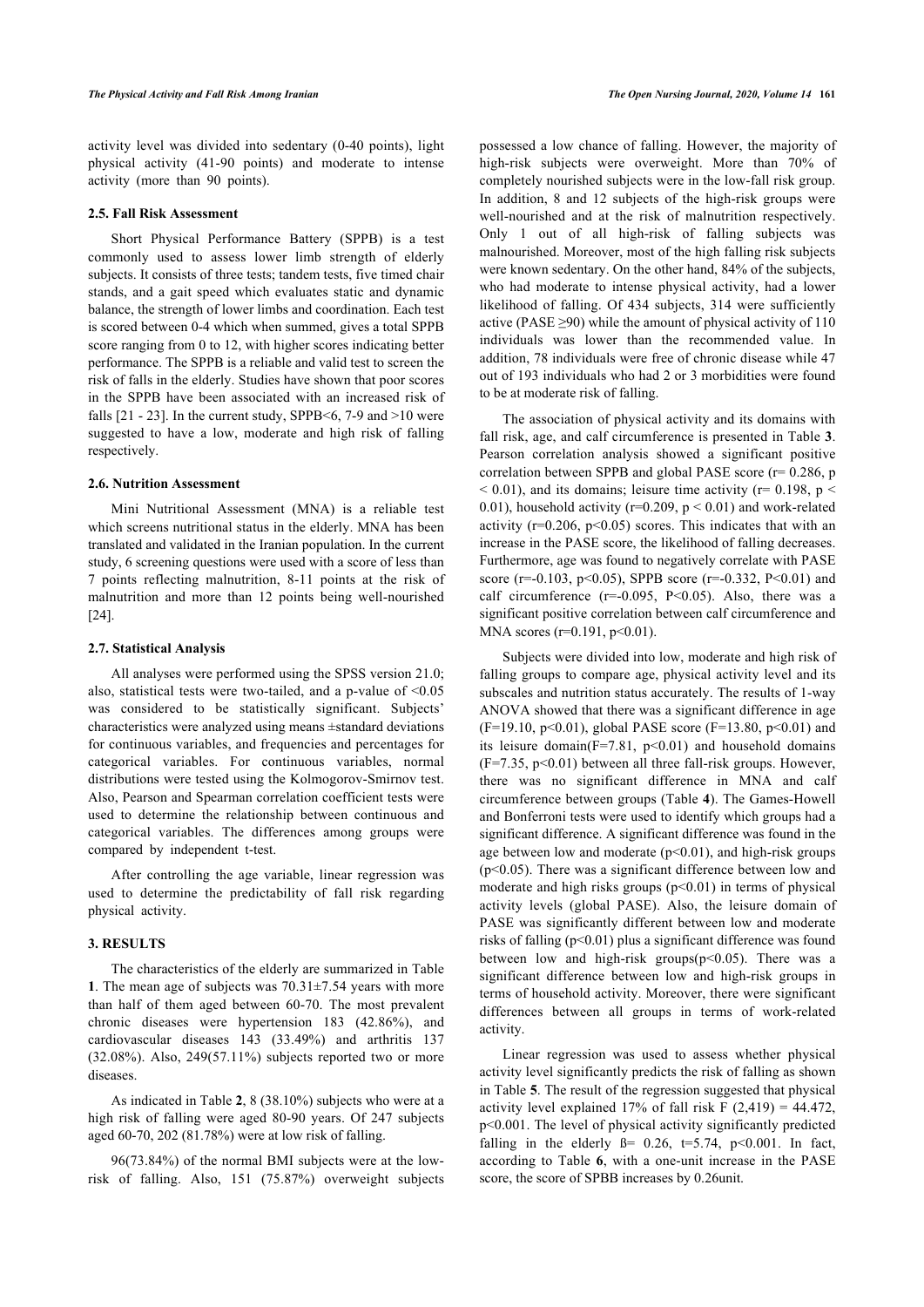# <span id="page-3-0"></span>**Table 1. Demographic data of subjects**

| <b>Variables</b>              |                                                                      | $Mean \pm SD$     | N(%)                                        |
|-------------------------------|----------------------------------------------------------------------|-------------------|---------------------------------------------|
| Age(years)                    | 60-70<br>71-80<br>81-90                                              | 70.31±7.54        | 250 (57.34%)<br>137 (31.42%)<br>47 (10.78%) |
| Height (cm)                   | $\blacksquare$                                                       | $168.01 \pm 6.72$ |                                             |
| Weight (kg)                   |                                                                      | 76.12±12.22       |                                             |
| BMI (kg/m <sup>2</sup> )      |                                                                      | 26.96±3.87        | $\overline{a}$                              |
| Education                     | Not literate                                                         | $\overline{a}$    | 27 (6.40%)                                  |
|                               | Primary school                                                       | ÷.                | 181 (42.89%)                                |
|                               | Middle school/ diploma                                               | $\overline{a}$    | 106(25.12%)                                 |
|                               | Bachelor                                                             |                   | 92 (21.80%)                                 |
|                               | Master/PHD                                                           | $\overline{a}$    | 16(3.79%)                                   |
| Marriage                      | Single                                                               | $\blacksquare$    | $7(1.62\%)$                                 |
|                               | Married                                                              | $\overline{a}$    | 396 (91.45%)                                |
|                               | Widow/Divorced                                                       | $\overline{a}$    | $30(6.93\%)$                                |
| <b>Prescribed Medications</b> | Glucose lowering drugs<br>Lipid-lowering drugs<br>Hypertension drugs | ÷.                | 98(22.47%)<br>133(30.50%)<br>165(37.84%)    |
| Diseases                      | Hypertension                                                         | $\overline{a}$    | 183 (42.86%)                                |
| $\blacksquare$                | <b>CVD</b>                                                           | $\overline{a}$    | 143 (33.49%)                                |
|                               | Arthritis                                                            | $\overline{a}$    | 137 (32.08%)                                |
|                               | <b>Diabetes</b>                                                      | $\overline{a}$    | 109(25%)                                    |
|                               | Kidney                                                               | L,                | 48 (11.24%)                                 |
|                               | Liver                                                                |                   | 23(5.27%)                                   |

BMI: Body mass index, CV: cardiovascular disease

# <span id="page-3-1"></span>**Table 2. Frequency distribution of age, BMI, malnutrition, physical activity level, diseases and the risk of falling in the three groups**

| Risk of falling         |                                                                               | Low                                                                                                                                 | Moderate                                                            | High                                 | Significance |
|-------------------------|-------------------------------------------------------------------------------|-------------------------------------------------------------------------------------------------------------------------------------|---------------------------------------------------------------------|--------------------------------------|--------------|
|                         |                                                                               |                                                                                                                                     | No $(\% )$ mean $\pm$ Sd                                            |                                      |              |
| Age(year)               | 60-70<br>71-80<br>81-90                                                       | 202 (64.33%) 38 (42.70%) 7 (33.33%)<br>90 (28.66%) [35 (39.32%)] 6 (28.57%)                                                         | 22 (7.01%) $\left  16 \right  (17.98\%) \left  8 \right  (38.10\%)$ |                                      |              |
| BMI(kg/m <sup>2</sup> ) | Underweight<br>Normal<br>Overweight<br>Obese                                  | $2(0.64\%)$<br>96 (30.87%) [28 (31.46%)] 6 (28.57%)<br>151 (48.55%) 37 (41.57%) 11 (52.38%)<br>62 (19.94%) [22 (24.72%)] 4 (19.05%) | 2(2.25%)                                                            | $\theta$                             |              |
| <b>MNA</b>              | Malnourished<br>At risk of malnutrition<br>Well-nourished                     | $12(3.85\%)$<br>121 (38.78%) 39 (43.82%) 12 (57.14%)<br>179 (57.37%) 47 (52.81%) 8 (38.10%)                                         |                                                                     | $3(3.37\%)$ 1 $(4.76\%)$             |              |
| <b>PASE</b>             | Sedentary<br>Light physical activity<br>Moderate to intense physical activity | 59 (18.79%) 26 (29.21%) 13 (61.90%)<br>94 (29.94%) 35 (39.33%) 6 (28.57%)<br>161 (51.27%) 28 (31.46%) 2 (9.52%)                     |                                                                     |                                      |              |
| <b>PASE</b>             | Mean                                                                          | 103.74                                                                                                                              | 75.52                                                               | 46.46                                | 0.000        |
| Number of diseases      | $2 - 3$<br>4>                                                                 | 59 (19.03%) [16 (18.61%)]<br>79 (25.49%) [12 (13.95%)]<br>137 (44.19%) 47 (54.65%)<br>35 (11.29%) 11 (12.79%)                       |                                                                     | 3(15%)<br>5(25%)<br>9(45%)<br>3(15%) |              |

# <span id="page-3-2"></span>**Table 3. Correlation between falling criteria and age, PASE, MNA and calf circumference**

|     |   | Age | СC        | PASE-leisure | PASE-household | PASE-work | PASE-global | <b>MNA</b> | SPPB score |
|-----|---|-----|-----------|--------------|----------------|-----------|-------------|------------|------------|
| Age |   |     | $-0.095*$ | $-.034$      | $-0.095*$      | $-.157**$ | $-103*$     | .052       | $-.332**$  |
|     |   |     | .049      | .485         | .049           | .001      | .032        | .284       | .000       |
| CС  | R | -   |           | $-109*$      | $-.032$        | $-.031$   | $-.080$     | $.191**$   | .006       |
|     | D |     |           | .025         | .514           | .525      | .100        | .000       | .896       |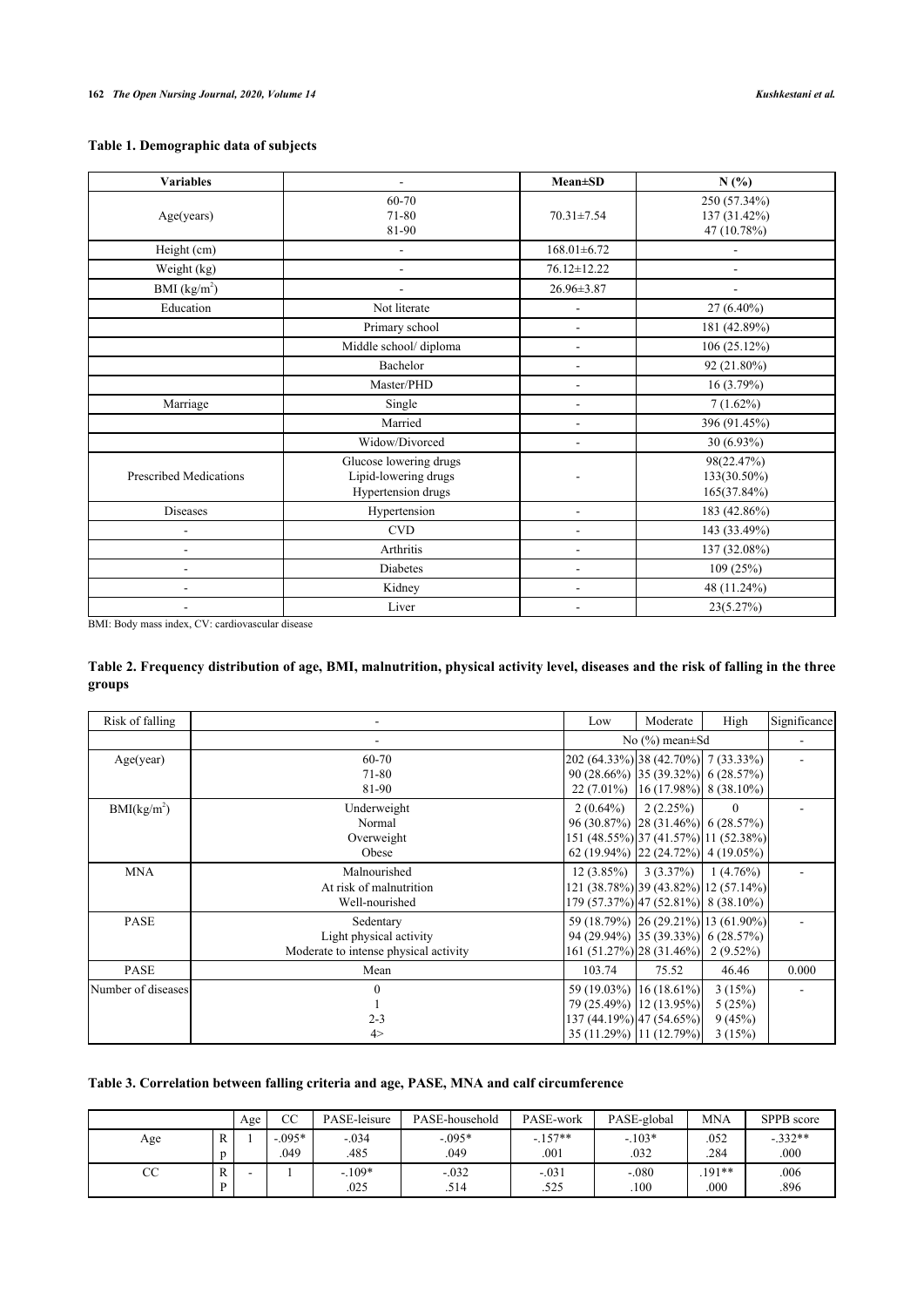# *The Physical Activity and Fall Risk Among Iranian The Open Nursing Journal, 2020, Volume 14* **163**

*(Table 3) cont.....*

| PASE-leisure   | R<br>D            | -                        | - | $.261**$<br>.000 | .013<br>.788    | $.643**$<br>.000 | .078<br>.109     | $.198**$<br>.000 |
|----------------|-------------------|--------------------------|---|------------------|-----------------|------------------|------------------|------------------|
| PASE-household | $\mathbb{R}$<br>p | ۰                        | - |                  | $-.013$<br>.792 | $.780**$<br>.000 | $-0.016$<br>.740 | $.209**$<br>.000 |
| PASE-work      | R<br>p            | $\overline{\phantom{a}}$ | ۰ |                  |                 | $.268**$<br>.000 | $-.002$<br>.747  | $.206**$<br>.000 |
| PASE-global    | R<br>D            |                          | - |                  |                 |                  | $-.005$<br>.918  | $.286**$<br>.000 |
| <b>MNA</b>     | R<br>D            | $\sim$                   | - |                  |                 | ۰                |                  | .006<br>.901     |
| <b>SPPB</b>    | R<br>D            | -                        | - |                  |                 | -                |                  |                  |

Correlation is significant at the 0.05 level (2-tailed). Correlation is significant at the 0.01 level (2-tailed).

# <span id="page-4-0"></span>**Table 4. ANOVA results of fall risk, regarding age, calf circumference, physical activity levels and malnutrition variables**

|                     |                | <b>Dependent variables</b> | SS | <b>MS</b>     |       | $\mathbf F$ | $\mathbf{P}$ | $\overline{a}$ | $\overline{a}$   | $\boldsymbol{\mathrm{P}}$ |
|---------------------|----------------|----------------------------|----|---------------|-------|-------------|--------------|----------------|------------------|---------------------------|
|                     |                |                            |    |               |       |             |              |                | Moderate         | 0.944                     |
|                     |                |                            |    |               |       |             |              | High           | Low              | $0.040*$                  |
|                     |                | 1876.69                    |    | 928.34 19.10  |       | 0.000       |              | Moderate       | High             | 0.944                     |
|                     | Age            |                            |    |               |       |             |              |                | Low              | $0.000**$                 |
|                     |                |                            |    |               |       |             |              | Low            | High             | $0.040\,^{\star}$         |
|                     |                |                            |    |               |       |             |              |                | Moderate 0.000** |                           |
|                     |                |                            |    |               |       |             |              | High           | Moderate         | 0.086                     |
|                     |                |                            |    |               |       |             |              |                | Low              | $0.000**$                 |
|                     | PASE           | 109250.4                   |    | 54625.2 13.80 |       | 0.000       |              | Moderate       | High             | $0.086\,$                 |
|                     |                |                            |    |               |       |             |              |                | Low              | $0.001**$                 |
|                     |                |                            |    |               |       |             |              | Low            | High             | $0.000**$                 |
|                     |                |                            |    |               |       |             |              |                | Moderate 0.001** |                           |
|                     |                |                            |    |               |       |             |              | High           | Moderate         | 0.786                     |
|                     |                | 16747.5                    |    |               |       |             |              |                | Low              | $0.014*$                  |
|                     | PASE-Leisure   |                            |    | 8373.73 7.81  |       | 0.001       |              | Moderate       | High             | 0.786                     |
|                     |                |                            |    |               |       |             |              |                | Low              | $0.007**$                 |
|                     |                |                            |    |               |       |             |              | Low            | High             | $0.014*$                  |
| The risk of falling |                |                            |    |               |       |             |              |                | Moderate 0.007** |                           |
|                     |                | 23859.2                    |    |               |       |             | High         | Moderate       | 0.055            |                           |
|                     |                |                            |    | 11929.6 7.35  |       |             |              |                | Low              | $0.001**$                 |
|                     | PASE-Household |                            |    |               |       | 0.001       |              | Moderate       | High             | 0.055                     |
|                     |                |                            |    |               |       |             |              |                | Low              | 0.198                     |
|                     |                |                            |    |               |       |             |              | Low            | High             | $0.001**$                 |
|                     |                |                            |    |               |       |             |              |                | Moderate         | 0.198                     |
|                     |                |                            |    |               |       |             |              | High           | Moderate         | $0.043*$                  |
|                     |                |                            |    |               |       |             |              |                | Low              | $0.000**$                 |
|                     | PASE-work      | 4190.75                    |    | 2095.37 7.35  |       | 0.001       |              | Moderate       | High             | $0.043*$                  |
|                     |                |                            |    |               |       |             |              |                | Low              | $0.000**$                 |
|                     |                |                            |    |               |       |             |              | Low            | High             | $0.000**$                 |
|                     |                |                            |    |               |       |             |              |                | Moderate 0.000** |                           |
|                     |                |                            |    |               |       |             |              | High           | Moderate         | 1.000                     |
|                     |                |                            |    |               |       |             |              |                | Low              | 0959                      |
|                     | <b>MNA</b>     | 4.01                       |    | 2.00          | 0.502 | 0.606       |              | Moderate       | High             | 1.000                     |
|                     |                |                            |    |               |       |             |              |                | Low              | 1.000                     |
|                     |                |                            |    |               |       |             |              | Low            | High             | 0959                      |
|                     |                |                            |    |               |       |             |              |                | Moderate         | 1.000                     |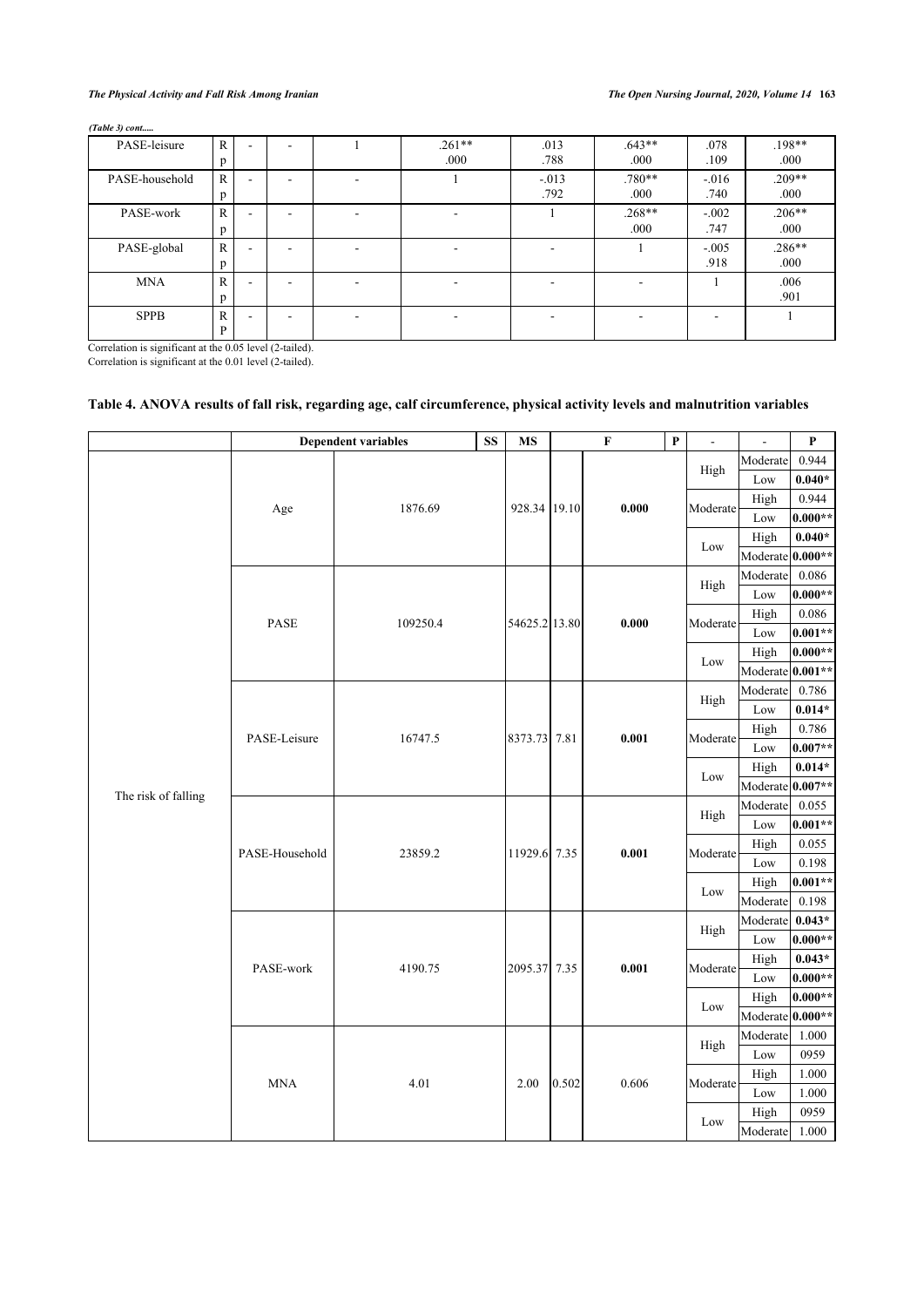#### **164** *The Open Nursing Journal, 2020, Volume 14 Kushkestani et al.*

*(Table 4) cont.....*

|    |       |       |       |      |          | Moderate 0.473 |       |
|----|-------|-------|-------|------|----------|----------------|-------|
|    |       |       |       |      | High     | Low            | 0.442 |
| CC | 26.37 | 13.18 | 1.096 | .335 | Moderate | High           | 0.473 |
|    |       |       |       |      |          | Low            | 000.1 |
|    |       |       |       |      | Low      | High           | 0.442 |
|    |       |       |       |      |          | Moderate       | 1.000 |

\*. The mean difference is significant at the 0.05 level.\*\*. The mean difference is significant at the 0.01 level.

# <span id="page-5-0"></span>**Table 5. Summary of Linear regression**

| <b>Steps</b> | predictors | $\mathbf{D}^2$<br>в | ΔR <sup>4</sup> | $SE_r$ | $\bf R$<br>Change | $\sim$<br>change | Sig. F<br>$\mathbf{\nabla}$ change |
|--------------|------------|---------------------|-----------------|--------|-------------------|------------------|------------------------------------|
|              | Age        | 0.110               | 0.108           | .608   | 0.110             | 52.039           | 0.000                              |
| ∸            | Age, PA    | 0.175               | 0.171           | 1.551  | 0.065             | 32.946           | 0.000                              |

#### <span id="page-5-1"></span>**Table 6. Regression analysis for variables predicting fall risk**

| <b>Steps</b> | Model              |         | <b>SE</b> |          |                                            |       |
|--------------|--------------------|---------|-----------|----------|--------------------------------------------|-------|
|              | Age                | $-0.72$ | 0.01      | $-0.307$ | $-6.89$                                    | 0.000 |
| -            | D.<br>$\mathbf{L}$ | 0.007   | 0.001     | 0.256    | $\overline{\phantom{0}}$<br>74<br>$\sim$ – | 0.000 |

a predictor, age,

b predictors, age, physical activity

Dependent Variable: fall

### **4. DISCUSSION**

Extending longevity requires maintaining a good quality of life and identifying cost-effective and safe interventions to prevent and control symptoms associated with the geriatric syndrome. Falling is one of the most serious problems in the elderly, which is seen in about 30% of people over the age of 60 and is the sixth leading cause of death in the elderly [\[1\]](#page-7-0). In addition, the reduced functional capacity in the elderly is associated with a decline in quality of life and disability to perform daily tasks [\[25](#page-7-21)].

The results of several studies show that gait disturbance and imbalance, functional disorders, visual and cognitive impairments are considered as the major risk factors for falls in the elderly and physical activity has been known as a positive factor in the prevention and treatment of various diseases, symptoms reduction of the geriatric syndrome and the risk of falling [\[25,](#page-7-21) [26\]](#page-7-22). Therefore, the purpose of this study was to investigate the levels of physical activity and its relationship with the risk of falls in the elderly in Tehran.

In the present study, there was a positive and significant relationship between total physical activity level and the score of falling (reduced risk of falling) ( $P \le 0.000$ ). Also, the level of physical activity in the low-risk falls group (LRF) was significantly higher than the moderate  $(P \le 0.001)$  and high risk  $(P \le 0.000)$  groups. Our results are in line with several findings [[27,](#page-7-23) [28](#page-8-0)]. Disorders in the release of cytokines have been reported to affect the central nervous system, leading to problems such as falls [[6\]](#page-7-5). On the other hand, increased levels of physical activity and exercise can improve neuromuscular function and prevent falls in the elderly by activating redoxsensitive pathways in skeletal muscle and responses to inflammatory factors [\[29](#page-8-1)]. In addition, it has been reported that increased physical activity through exercise is associated with a reduction in bone mineral density (BMD) in the elderly and

prevents bone fractures and other injuries that ultimately lead to falls [\[30](#page-8-2)]. The high rate of falls in sedentary elderly is due to a decrease in functional capacity, whereas higher rates of falls due to high physical activity generally occur during heavy work and in uncontrolled environments[[30](#page-8-2)]. In the present study, a significant positive relationship was found between physical activity subscales (leisure time, household, and workplace activities) and falling scores.

In the present study, a significant and positive relationship was observed between Leisure-Time Physical Activity (LPA) and the score of falling in the elderly (reduced risk of falling)  $(P \le 0.000)$ . Also, the score of LPA was significantly higher in the group of low-risk falls (LRF) than the medium-risk falls (MRF) (P <  $0.007$ ) and high-risk falls (HRF) (P <  $0.01$ ). Leisure time constitutes a great part of the day spent by the elderly. Leisure activities include hiking, shopping, recreation and sports activities. The study of Jung *et al*., in 2015, reported that applying strategies to increase leisure-time physical activity is associated with a decreased risk of falls in the elderly, which is consistent with our results[[31](#page-8-3)]. Walking is the most wellknown method to increase LPA, which improves the risk of falls by improving the body's physiological function [\[32](#page-8-4)]. On the other hand, the increasing development of sedentary behaviors is associated with diseases such as type 2 diabetes and cardiovascular disease in the elderly which increases the risk of falling [\[31\]](#page-8-3). As a result, optimal use of leisure time and increased physical activity are essential to prevent falls and improve the health of the elderly in the community.

In the present study, a positive and significant relationship was found between household physical activity (HPA) and the elderly's fall score (P <0.000). Also, the HPA score of the HRF group was significantly lower than the LRF group ( $P \le 0.001$ ). Our findings are in line with the results of the studies done by Yun *et al*. And Sanchez *et al*. [\[18,](#page-7-15) [33\]](#page-8-5). The activities of daily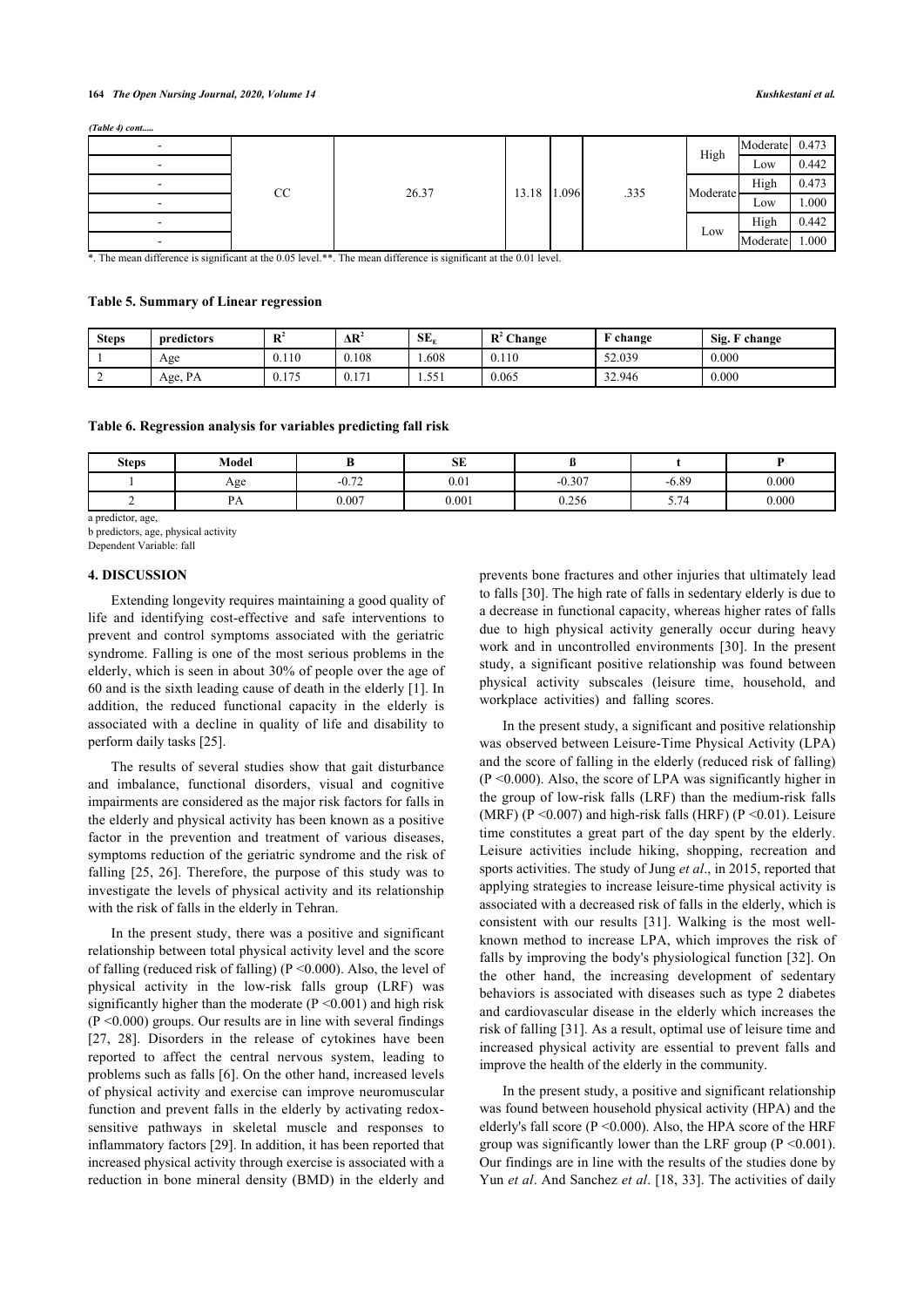living at home make up a large part of the daytime of the elderly, and most of these activities such as sweeping, gardening, washing dishes, babysitting, *etc*. are done regularly; even some of these activities such as washing the dishes should be taken on a daily basis. Based on the findings of the present study and the results of previous studies, it can be stated that higher HPA done by the elderly helps to reduce the risk of falls via reducing sedentary behaviors during the day and preventing age-related neuromuscular decline. Nowadays, researchers use these techniques to improve and control the risk factors for falls in the elderly [\[10](#page-7-9)]. However, given the high percentage of people at risk of malnutrition (39.6%), in this study, it can be said that providing a proper diet regarding age and health status of these individuals is a vital approach to improve nutritional status in order to prevent fall risk factors and improve the health of elderly.

In the present study, a significant positive correlation was found between work-related physical activity (WPA) and the score of falls in the elderly  $(P \le 0.000)$ . Also, the mean score of WPA in the LRF group was significantly higher than the MRF  $(P \le 0.000)$  and HRF  $(P \le 0.000)$  groups. Researchers believe that increasing levels of physical activity through proper occupations is one of the ways to prevent falls in the elderly [[34\]](#page-8-6). However, it should be noted that hard and demanding tasks such as moving heavy objects or driving mainly increase the risk of falls in the elderly [\[34](#page-8-6)]. Occupational activities in the elderly generally lead to improved risk factors for falls, through enhancing the sense of participation and usefulness, financial independence and improvement of physical factors including prevention of osteoporosis. On the other hand, in the present study, the number of working elderly was very low  $(17\% = 77$  persons) and it can be stated that generally, a low percentage of the elderly in Tehran enjoys the benefits of work activities in preventing and improving the factors associated with falling.

In the present study, no significant relationship was found between malnutrition and the risk of falls. Our findings, however, contradicted some studies in this area [[35](#page-8-7), [36](#page-8-8)]. Lack of adequate protein, minerals, and vitamins have been reported to play an important role in the progression of muscle atrophy, sarcopenia and increased risk of falls in the elderly [\[35](#page-8-7)]. On the other hand, due to the low percentage (3.6%) of malnourished subjects in our study, it can be stated that the subjects generally had a good diet and nutritional problems were not significant among Community-dwelling Older Adults in Tehran.

In the present study, there was no significant relationship between the calf circumference and the risk of falling. This finding is opposed by the study done by Diaz *et al*., in 2016, which reported that elderly people whose leg circumference is less than 31 cm are at increased risk for sarcopenia and consequently falls [[37\]](#page-8-9). Miziara *et al*., in 2013, suggested in their study that the calf circumstance is more commonly used as a factor to assess nutritional status and indirectly for the risk of falls in the elderly[[38\]](#page-8-10). Therefore, the reason for this conflict may be related to the suitable nutritional status of the subjects in this study.

In the present study, we found that the risk of falls in the elderly increased significantly with age  $(P \le 0.000)$ , which is in line with prior studies [[10\]](#page-7-9). The mean age in the LRF group was also significantly lower than the MRF ( $P \le 0.000$ ) and HRF (P <0.04) groups. Increasing age mainly affects the body's physiological systems, including neuromuscular functions, homeostasis mechanisms, and housekeeping systems, leading to an increased risk of falls [[39\]](#page-8-11). In addition, it has been well proven that the proper function of the nervous system including cortical–basal ganglia loop and the basal ganglia–brainstem system and appropriate processing of sensory information such as vision and hearing are essential for normal walking and to prevent falls [\[40\]](#page-8-12). In this context, it has been reported that regular physical activity and exercise can reduce the risk of falls in the elderly by developing physiological adaptations and improving the performance of these systems [[39\]](#page-8-11).

# **CONCLUSION**

Given the prevalence of the aging population and the geriatric syndrome, the main focus of this study was on the factors associated with an increased risk of falls in the elderly in Tehran. This study found that physical activity plays a much more eminent role than nutritional status in improving the risk factors for falls and elderly health. As a result, it can be argued that applying strategies to increase physical activity in the elderly, such as increased sports and recreation facilities, providing appropriate occupations for these individuals, as well as regular monitoring of physical and nutritional status along with other medical care can reduce the risk of falling and in addition improve community health, thereby preventing the high cost of care for the elderly. Examination of this factor by other researchers can be of great help to investigate the prevalence of falls in the Iranian elderly.

#### **LIMITATION**

This study was constricted to Tehran and this reduces the generality of the results. Also, due to the cross-sectional design, this study was not able to show cause-and-effect relationships as well. Another limitation of this study includes the failure to evaluate the history of falls in the elderly.

# **LIST OF ABBREVIATIONS**

| BMI         | $=$ | Body mass index,                     |
|-------------|-----|--------------------------------------|
| CC          | $=$ | Calf circumferences.                 |
| <b>PASE</b> | $=$ | Physical activity scale for elderly, |
| <b>MNA</b>  | $=$ | Mini nutritional assessment,         |
| <b>SPPB</b> | $=$ | Short Physical Performance Battery,  |
| <b>WHO</b>  | $=$ | World Health Organization,           |
| <b>DALY</b> | $=$ | Disability-adjusted life years,      |
| WC          | $=$ | Waist circumferences.                |
| <b>WHR</b>  | =   | Waist-hip ratio,                     |
| <b>BMD</b>  | =   | Bone mineral density,                |
| <b>LPA</b>  | =   | Leisure time physical activity,      |
| <b>HPA</b>  | $=$ | House time physical activity,        |
| WPA         | $=$ | Work time physical activity,         |
| <b>GPA</b>  | $=$ | Global physical activity,            |
| <b>LRF</b>  | $=$ | Low risk of fall,                    |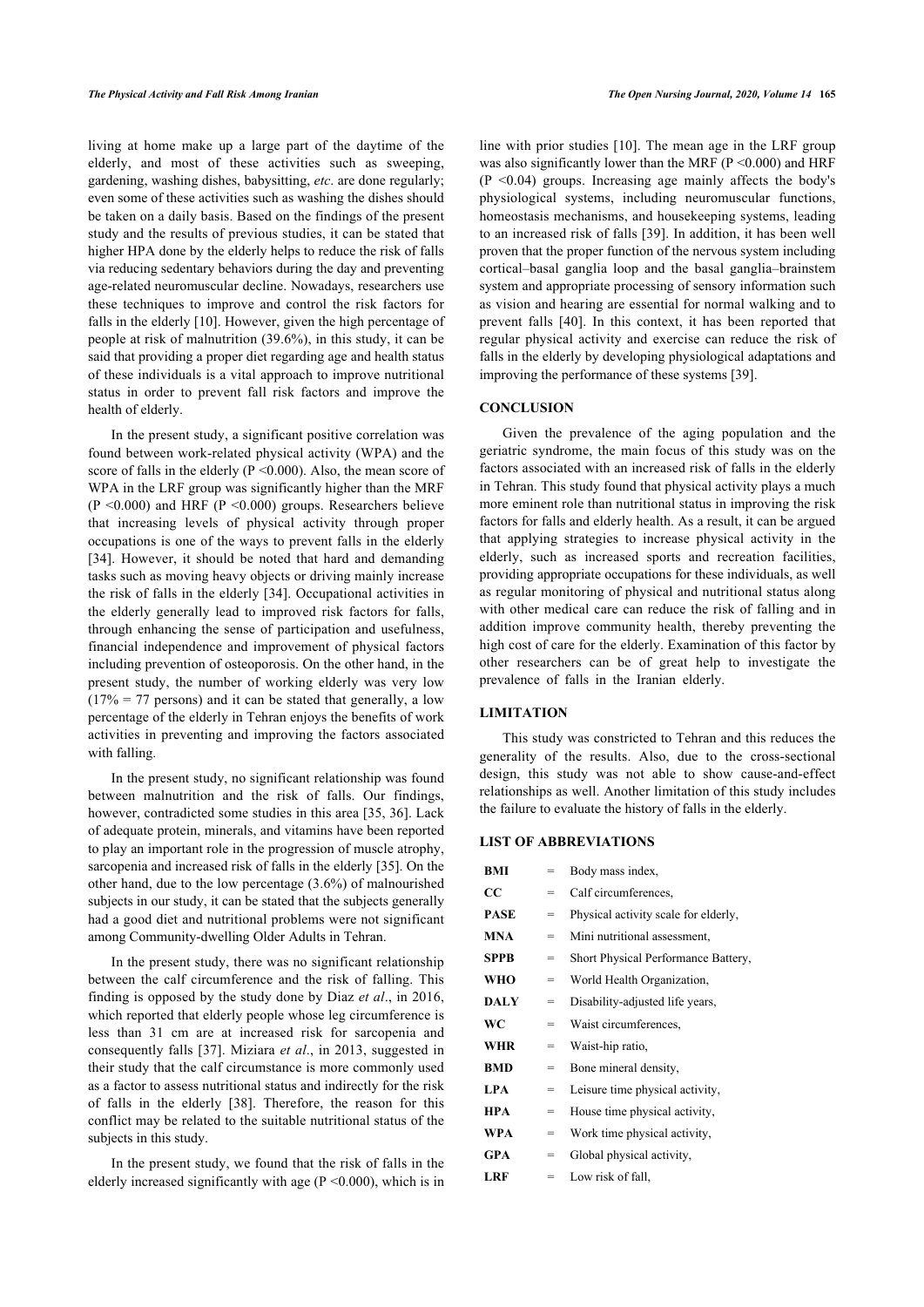| <b>MRF</b> | = | Medium risk of fall, |
|------------|---|----------------------|
| HRF        |   | High risk of fall    |

# <span id="page-7-9"></span>**ETHICS APPROVAL AND CONSENT TO PARTI-CIPATE**

<span id="page-7-10"></span>The research protocol was approved by the Health Committee of the Information Services Corporation (Iran).

### **HUMAN AND ANIMAL RIGHTS**

Not applicable.

### **CONSENT FOR PUBLICATION**

The researcher ensured that participants' identity and what they said or did during the research would be kept confidential. In addition, they were given a detailed explanation regarding the study's purpose and methods. Informed consent has been obtained from all the participants.

### <span id="page-7-12"></span><span id="page-7-11"></span>**AVAILABILITY OF DATA AND MATERIALS**

The authors confirm that the data supporting the findings of this study are available within the article.

### <span id="page-7-13"></span>**FUNDING**

None

### <span id="page-7-14"></span>**CONFLICT OF INTEREST**

<span id="page-7-15"></span>The authors declare no conflict of interest, financial or otherwise.

### <span id="page-7-16"></span>**ACKNOWLEDGMENTS**

The authors are grateful to the subjects who participated in the study.

### <span id="page-7-18"></span><span id="page-7-17"></span><span id="page-7-0"></span>**REFERENCES**

- [1] Zheng Z, Guan S, Ding H, *et al.* Prevalence and incidence of frailty in community-dwelling older people: Beijing Longitudinal Study of Aging II. J Am Geriatr Soc 2016; 64(6): 1281-6. [\[http://dx.doi.org/10.1111/jgs.14135\]](http://dx.doi.org/10.1111/jgs.14135) [PMID: [27321607](http://www.ncbi.nlm.nih.gov/pubmed/27321607)]
- <span id="page-7-1"></span>[2] Organization, W. H. Ageing and health <https://www.who.int/news-room/fact-sheets/detail/ageing-and-health> (Accessed 5 February 2018).
- <span id="page-7-2"></span>[3] Ahmadi A, Sahaf R, Rashedi V, Akbari Kamrani A A, Shati M, Delbari A. Relationship between oral health and demographic characteristics in retired elderly people in iran 2019. [\[http://dx.doi.org/10.32598/SIJA.13.4.452\]](http://dx.doi.org/10.32598/SIJA.13.4.452)
- <span id="page-7-19"></span><span id="page-7-3"></span>[4] Amini R, Ingman SR, Sahaf R. Aging in Iran: past, present, and future. J Aging Emerg Eco 2013; 4(1): 17-34.
- <span id="page-7-4"></span>[5] Cheung JTK, Yu R, Wu Z, Wong SYS, Woo J. Geriatric syndromes, multimorbidity, and disability overlap and increase healthcare use among older Chinese. BMC Geriatr 2018; 18(1): 147. [\[http://dx.doi.org/10.1186/s12877-018-0840-1](http://dx.doi.org/10.1186/s12877-018-0840-1)] [PMID: [29940868\]](http://www.ncbi.nlm.nih.gov/pubmed/29940868)
- <span id="page-7-20"></span><span id="page-7-5"></span>[6] Hamed AF, Mohammed NA, Aly H. Elderly falls prevalence and associated factors in sohag governorate. Egypt J Community Med 2017; 35(4): 1-13.
	- [\[http://dx.doi.org/10.21608/ejcm.2017.5036\]](http://dx.doi.org/10.21608/ejcm.2017.5036)
- <span id="page-7-21"></span><span id="page-7-6"></span>[7] Gale CR, Cooper C, Aihie Sayer A. Prevalence and risk factors for falls in older men and women: The english longitudinal study of ageing. Age Ageing 2016; 45(6): 789-94. [\[http://dx.doi.org/10.1093/ageing/afw129\]](http://dx.doi.org/10.1093/ageing/afw129) [PMID: [27496938](http://www.ncbi.nlm.nih.gov/pubmed/27496938)]
- <span id="page-7-22"></span><span id="page-7-7"></span>[8] Organization, W. H. Falls. <https://www.who.int/news-room/fact-sheets/detail/falls> (Accessed 16 January 2018).
- <span id="page-7-23"></span><span id="page-7-8"></span>[9] Stewart Williams J, Kowal P, Hestekin H, *et al.* SAGE collaborators. Prevalence, risk factors and disability associated with fall-related

injury in older adults in low- and middle-incomecountries: results from the WHO Study on global AGEing and adult health (SAGE). BMC Med 2015; 13(1): 147.

[\[http://dx.doi.org/10.1186/s12916-015-0390-8\]](http://dx.doi.org/10.1186/s12916-015-0390-8) [PMID: [26099794](http://www.ncbi.nlm.nih.gov/pubmed/26099794)]

[10] Cruz DMCd, Lima TC, Nock LJ, Figueiredo MO, Paulisso DC. Relationships between falls, age, independence, balance, physical activity, and upper limb function in elderly Brazilians. Cogent Med 2017; 4(1)1367058

[\[http://dx.doi.org/10.1080/2331205X.2017.1367058](http://dx.doi.org/10.1080/2331205X.2017.1367058)]

- [11] Tartibian B, Kushkestani M, Ebrahimpour Nosrani S. The effect of 12 week endurance training on lipid profiles and fat percentage of overweight girls. New Approaches in Sport Sciences 2019; 1(1): 189-200.
- [12] Kushkestani M, Parvani M, Ebrahimpour Nosrani S, Bathaeezadeh SY. The relationship between body composition with blood pressure and sleep quality in male dormitory student at allameh tabataba'i university. New App Sport Sci 2020; 1(2): 77-92.
- [13] Kushkestani M, Parvani M, Nosrani S E, Bathaeezadeh S Y. The relationship between drug use, sleep quality and quality of life in dormitory students at Allameh Tabataba'i University, Iran. Population Medicine 2020.2 (January)
- [14] Tartibian B, Kushkestani M, Ebrahimpour Nosrani S, Parvani M. Relationship between the level of physical activity and nutritional status with fatigue in elderly residents of rest homes in tehran. New Approaches in Sport Sciences 2019; 1(2): 155-68.
- [15] Safarpour M, Hosseini S R, Fotouhi A, Zeraati H, Mohamadzade M, Bijani A. physical activity in the elderly with fall experience over the past year: Results from amirkola health and ageing project. Irn J Health Sci 2019.
- [16] Jefferis BJ, Iliffe S, Kendrick D, *et al.* How are falls and fear of falling associated with objectively measured physical activity in a cohort of community-dwelling older men? BMC Geriatr 2014; 14(1): 114. [\[http://dx.doi.org/10.1186/1471-2318-14-114\]](http://dx.doi.org/10.1186/1471-2318-14-114) [PMID: [25348492\]](http://www.ncbi.nlm.nih.gov/pubmed/25348492)
- [17] Organization, W. H. Physical Activity and Older Adults. [https://www.who.int/dietphysicalactivity/factsheet\\_olderadults/en/](https://www.who.int/dietphysicalactivity/factsheet_olderadults/en/) (Accsessed 2011).
- [18] Henry-Sánchez J T, Kurichi J E, Xie D, Pan Q, Stineman M G. Do elderly people at more severe activity of daily living limitation stages fall more? A jou phy med rehabilitation/association of academic physiatrists 2012; 91(7): 601.
- [19] Tan PJ, Khoo EM, Chinna K, Hill KD, Poi PJ, Tan MP. An individually-tailored multifactorial intervention program for older fallers in a middle-income developing country: Malaysian Falls Assessment and Intervention Trial (MyFAIT). BMC Geriatr 2014;  $14(1)$ : 78

[\[http://dx.doi.org/10.1186/1471-2318-14-78](http://dx.doi.org/10.1186/1471-2318-14-78)] [PMID: [24951180](http://www.ncbi.nlm.nih.gov/pubmed/24951180)]

- [20] Ishaghi R. M. S., Asgarian R, sohrabi A, effect of faith-based education on physical activity on the elderly. J Irn Jou Med Edu 2011; 10(5): 1281-8.
- [21] Kim JC, Chon J, Kim HS, *et al.* The association between fall history and physical performance tests in the community-dwelling elderly: a cross-sectional analysis. Ann Rehabil Med 2017; 41(2): 239-47. [\[http://dx.doi.org/10.5535/arm.2017.41.2.239](http://dx.doi.org/10.5535/arm.2017.41.2.239)] [PMID: [28503457\]](http://www.ncbi.nlm.nih.gov/pubmed/28503457)
- [22] Singh DKA, Pillai SGK, Tan ST, Tai CC, Shahar S. Association between physiological falls risk and physical performance tests among community-dwelling older adults. Clin Interv Aging 2015; 10: 1319-26. [\[http://dx.doi.org/10.2147/CIA.S79398\]](http://dx.doi.org/10.2147/CIA.S79398) [PMID: [26316727](http://www.ncbi.nlm.nih.gov/pubmed/26316727)]
- [23] Veronese N, Bolzetta F, Toffanello ED, *et al.* Association between Short Physical Performance Battery and falls in older people: the Progetto Veneto Anziani Study. Rejuvenation Res 2014; 17(3): 276-84.

[\[http://dx.doi.org/10.1089/rej.2013.1491](http://dx.doi.org/10.1089/rej.2013.1491)] [PMID: [24387140\]](http://www.ncbi.nlm.nih.gov/pubmed/24387140)

- [24] Ghazi L, Fereshtehnejad S-M, Abbasi Fard S, Sadeghi M, Shahidi GA, Lökk J. Mini nutritional assessment (mna) is rather a reliable and valid instrument to assess nutritional status in iranian healthy adults and elderly with a chronic disease. Ecol Food Nutr 2015; 54(4): 342-57. [\[http://dx.doi.org/10.1080/03670244.2014.994743\]](http://dx.doi.org/10.1080/03670244.2014.994743) [PMID: [25714475\]](http://www.ncbi.nlm.nih.gov/pubmed/25714475)
- [25] McPhee JS, French DP, Jackson D, Nazroo J, Pendleton N, Degens H. Physical activity in older age: perspectives for healthy ageing and frailty. Biogerontology 2016; 17(3): 567-80. [\[http://dx.doi.org/10.1007/s10522-016-9641-0\]](http://dx.doi.org/10.1007/s10522-016-9641-0) [PMID: [26936444](http://www.ncbi.nlm.nih.gov/pubmed/26936444)]
- [26] Finlayson ML, Peterson EW. Falls, aging, and disability. Phys Med Rehabil Clin N Am 2010; 21(2): 357-73.
- [\[http://dx.doi.org/10.1016/j.pmr.2009.12.003](http://dx.doi.org/10.1016/j.pmr.2009.12.003)] [PMID: [20494282\]](http://www.ncbi.nlm.nih.gov/pubmed/20494282) [27] Cadore EL, Casas-Herrero A, Zambom-Ferraresi F, *et al.*
- Multicomponent exercises including muscle power training enhance